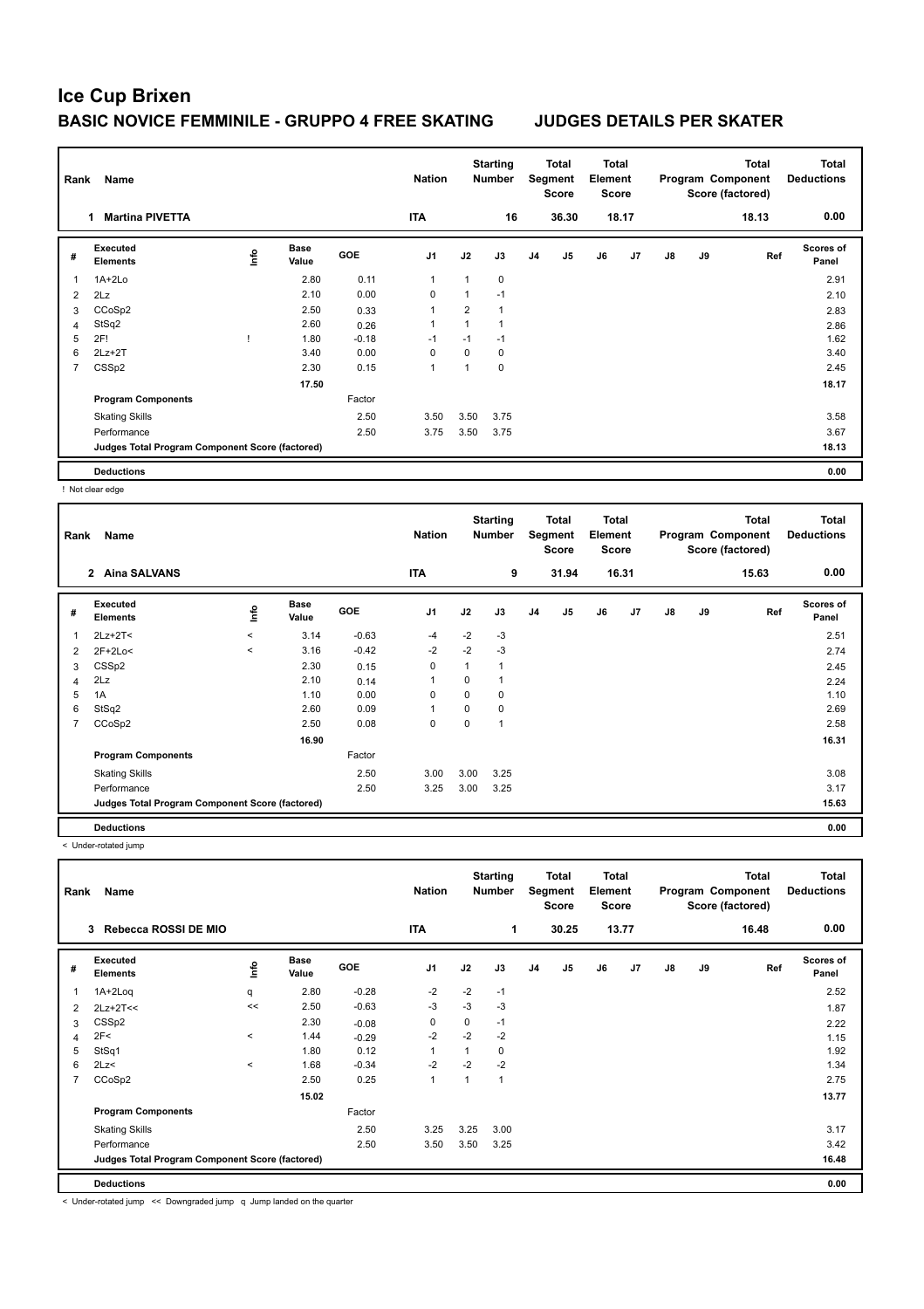|                | Name<br>Rank<br>4 Arianna VERRA                 |                                  |                      |         | <b>Nation</b>  |      | <b>Starting</b><br><b>Number</b> |                | Total<br>Segment<br><b>Score</b> | <b>Total</b><br>Element<br><b>Score</b> |       |               |    | <b>Total</b><br>Program Component<br>Score (factored) | <b>Total</b><br><b>Deductions</b> |
|----------------|-------------------------------------------------|----------------------------------|----------------------|---------|----------------|------|----------------------------------|----------------|----------------------------------|-----------------------------------------|-------|---------------|----|-------------------------------------------------------|-----------------------------------|
|                |                                                 |                                  |                      |         | <b>ITA</b>     |      | 4                                |                | 27.47                            |                                         | 13.29 |               |    | 14.18                                                 | 0.00                              |
| #              | Executed<br><b>Elements</b>                     | $\mathop{\mathsf{Irr}}\nolimits$ | <b>Base</b><br>Value | GOE     | J <sub>1</sub> | J2   | J3                               | J <sub>4</sub> | J <sub>5</sub>                   | J6                                      | J7    | $\mathsf{J}8$ | J9 | Ref                                                   | <b>Scores of</b><br>Panel         |
| $\overline{1}$ | $1A+2Lo$                                        |                                  | 2.80                 | $-0.06$ | 0              | $-1$ | $\mathbf 0$                      |                |                                  |                                         |       |               |    |                                                       | 2.74                              |
| 2              | $2Lo+1Lo$                                       |                                  | 2.20                 | 0.00    | 0              | 0    | 0                                |                |                                  |                                         |       |               |    |                                                       | 2.20                              |
| 3              | CSSp2                                           |                                  | 2.30                 | 0.00    | 0              | 0    | 0                                |                |                                  |                                         |       |               |    |                                                       | 2.30                              |
| 4              | 2F<                                             | $\prec$                          | 1.44                 | $-0.38$ | $-2$           | $-3$ | $-3$                             |                |                                  |                                         |       |               |    |                                                       | 1.06                              |
| 5              | StSqB                                           |                                  | 1.50                 | $-0.10$ | $-1$           | $-1$ | 0                                |                |                                  |                                         |       |               |    |                                                       | 1.40                              |
| 6              | 2S                                              |                                  | 1.30                 | $-0.04$ | 0              | 0    | $-1$                             |                |                                  |                                         |       |               |    |                                                       | 1.26                              |
| 7              | CCoSp2                                          |                                  | 2.50                 | $-0.17$ | $-1$           | $-1$ | 0                                |                |                                  |                                         |       |               |    |                                                       | 2.33                              |
|                |                                                 |                                  | 14.04                |         |                |      |                                  |                |                                  |                                         |       |               |    |                                                       | 13.29                             |
|                | <b>Program Components</b>                       |                                  |                      | Factor  |                |      |                                  |                |                                  |                                         |       |               |    |                                                       |                                   |
|                | <b>Skating Skills</b>                           |                                  |                      | 2.50    | 2.75           | 2.75 | 2.75                             |                |                                  |                                         |       |               |    |                                                       | 2.75                              |
|                | Performance                                     |                                  |                      | 2.50    | 3.00           | 2.75 | 3.00                             |                |                                  |                                         |       |               |    |                                                       | 2.92                              |
|                | Judges Total Program Component Score (factored) |                                  |                      |         |                |      |                                  |                |                                  |                                         |       |               |    |                                                       | 14.18                             |
|                | <b>Deductions</b>                               |                                  |                      |         |                |      |                                  |                |                                  |                                         |       |               |    |                                                       | 0.00                              |

< Under-rotated jump

| Rank | Name<br>5<br>Diletta BRUNETTI                   |         |                      |            | <b>Nation</b>  |      | <b>Starting</b><br><b>Number</b> |                | Total<br>Segment<br><b>Score</b> | Total<br>Element<br>Score |       |               |    | <b>Total</b><br>Program Component<br>Score (factored) | <b>Total</b><br><b>Deductions</b> |
|------|-------------------------------------------------|---------|----------------------|------------|----------------|------|----------------------------------|----------------|----------------------------------|---------------------------|-------|---------------|----|-------------------------------------------------------|-----------------------------------|
|      |                                                 |         |                      |            | <b>ITA</b>     |      | 10                               |                | 26.70                            |                           | 13.74 |               |    | 13.96                                                 | $-1.00$                           |
| #    | <b>Executed</b><br><b>Elements</b>              | ١nfo    | <b>Base</b><br>Value | <b>GOE</b> | J <sub>1</sub> | J2   | J3                               | J <sub>4</sub> | J <sub>5</sub>                   | J6                        | J7    | $\mathsf{J}8$ | J9 | Ref                                                   | <b>Scores of</b><br>Panel         |
| 1    | 2F <sub>1</sub>                                 | $\prec$ | 1.44                 | $-0.43$    | -3             | $-3$ | $-3$                             |                |                                  |                           |       |               |    |                                                       | 1.01                              |
| 2    | $1A+2T$                                         |         | 2.40                 | 0.00       | $\mathbf 0$    | 0    | 0                                |                |                                  |                           |       |               |    |                                                       | 2.40                              |
| 3    | CCoSp2                                          |         | 2.50                 | 0.17       | 1              | 1    | 0                                |                |                                  |                           |       |               |    |                                                       | 2.67                              |
| 4    | 2Lz                                             |         | 2.10                 | $-1.05$    | -5             | $-5$ | $-5$                             |                |                                  |                           |       |               |    |                                                       | 1.05                              |
| 5    | CSSp2                                           |         | 2.30                 | 0.23       | 1              | 1    | 1                                |                |                                  |                           |       |               |    |                                                       | 2.53                              |
| 6    | StSq2                                           |         | 2.60                 | 0.09       |                | 0    | 0                                |                |                                  |                           |       |               |    |                                                       | 2.69                              |
| 7    | 2Lo+1A+SEQ                                      |         | 2.24                 | $-0.85$    | $-5$           | $-5$ | $-5$                             |                |                                  |                           |       |               |    |                                                       | 1.39                              |
|      |                                                 |         | 15.58                |            |                |      |                                  |                |                                  |                           |       |               |    |                                                       | 13.74                             |
|      | <b>Program Components</b>                       |         |                      | Factor     |                |      |                                  |                |                                  |                           |       |               |    |                                                       |                                   |
|      | <b>Skating Skills</b>                           |         |                      | 2.50       | 3.00           | 2.75 | 2.75                             |                |                                  |                           |       |               |    |                                                       | 2.83                              |
|      | Performance                                     |         |                      | 2.50       | 2.75           | 2.75 | 2.75                             |                |                                  |                           |       |               |    |                                                       | 2.75                              |
|      | Judges Total Program Component Score (factored) |         |                      |            |                |      |                                  |                |                                  |                           |       |               |    |                                                       | 13.96                             |
|      | <b>Deductions</b>                               |         | Falls:               | $-1.00$    |                |      |                                  |                |                                  |                           |       |               |    |                                                       | $-1.00$                           |

< Under-rotated jump ! Not clear edge

| Rank           | Name                                            |      |                      |         | <b>Nation</b>  |             | <b>Starting</b><br>Number |                | <b>Total</b><br>Segment<br><b>Score</b> | <b>Total</b><br>Element<br><b>Score</b> |       |               |    | <b>Total</b><br>Program Component<br>Score (factored) | <b>Total</b><br><b>Deductions</b> |
|----------------|-------------------------------------------------|------|----------------------|---------|----------------|-------------|---------------------------|----------------|-----------------------------------------|-----------------------------------------|-------|---------------|----|-------------------------------------------------------|-----------------------------------|
|                | <b>Beatrice DORNA</b><br>6                      |      |                      |         | <b>ITA</b>     |             | 17                        |                | 25.85                                   |                                         | 12.29 |               |    | 13.56                                                 | 0.00                              |
| #              | Executed<br><b>Elements</b>                     | lnfo | <b>Base</b><br>Value | GOE     | J <sub>1</sub> | J2          | J3                        | J <sub>4</sub> | J5                                      | J6                                      | J7    | $\mathsf{J}8$ | J9 | Ref                                                   | Scores of<br>Panel                |
|                | CSSp2                                           |      | 2.30                 | $-0.15$ | $-1$           | $-1$        | $\mathbf 0$               |                |                                         |                                         |       |               |    |                                                       | 2.15                              |
| 2              | 2Lo                                             |      | 1.70                 | 0.00    | 0              | 0           | 0                         |                |                                         |                                         |       |               |    |                                                       | 1.70                              |
| 3              | $1A+1Lo$                                        |      | 1.60                 | 0.00    | $\mathbf 0$    | 0           | 0                         |                |                                         |                                         |       |               |    |                                                       | 1.60                              |
| 4              | 2Lo                                             |      | 1.70                 | $-0.57$ | $-3$           | $-3$        | $-4$                      |                |                                         |                                         |       |               |    |                                                       | 1.13                              |
| 5              | $2S+1T$                                         |      | 1.70                 | 0.00    | $\mathbf 0$    | $\mathbf 0$ | $\mathbf 0$               |                |                                         |                                         |       |               |    |                                                       | 1.70                              |
| 6              | StSq1                                           |      | 1.80                 | $-0.12$ | $-1$           | $-1$        | $\mathbf 0$               |                |                                         |                                         |       |               |    |                                                       | 1.68                              |
| $\overline{7}$ | CCoSp2                                          |      | 2.50                 | $-0.17$ | $-1$           | $-1$        | $\mathbf 0$               |                |                                         |                                         |       |               |    |                                                       | 2.33                              |
|                |                                                 |      | 13.30                |         |                |             |                           |                |                                         |                                         |       |               |    |                                                       | 12.29                             |
|                | <b>Program Components</b>                       |      |                      | Factor  |                |             |                           |                |                                         |                                         |       |               |    |                                                       |                                   |
|                | <b>Skating Skills</b>                           |      |                      | 2.50    | 2.75           | 2.75        | 2.75                      |                |                                         |                                         |       |               |    |                                                       | 2.75                              |
|                | Performance                                     |      |                      | 2.50    | 2.50           | 2.50        | 3.00                      |                |                                         |                                         |       |               |    |                                                       | 2.67                              |
|                | Judges Total Program Component Score (factored) |      |                      |         |                |             |                           |                |                                         |                                         |       |               |    |                                                       | 13.56                             |
|                | <b>Deductions</b>                               |      |                      |         |                |             |                           |                |                                         |                                         |       |               |    |                                                       | 0.00                              |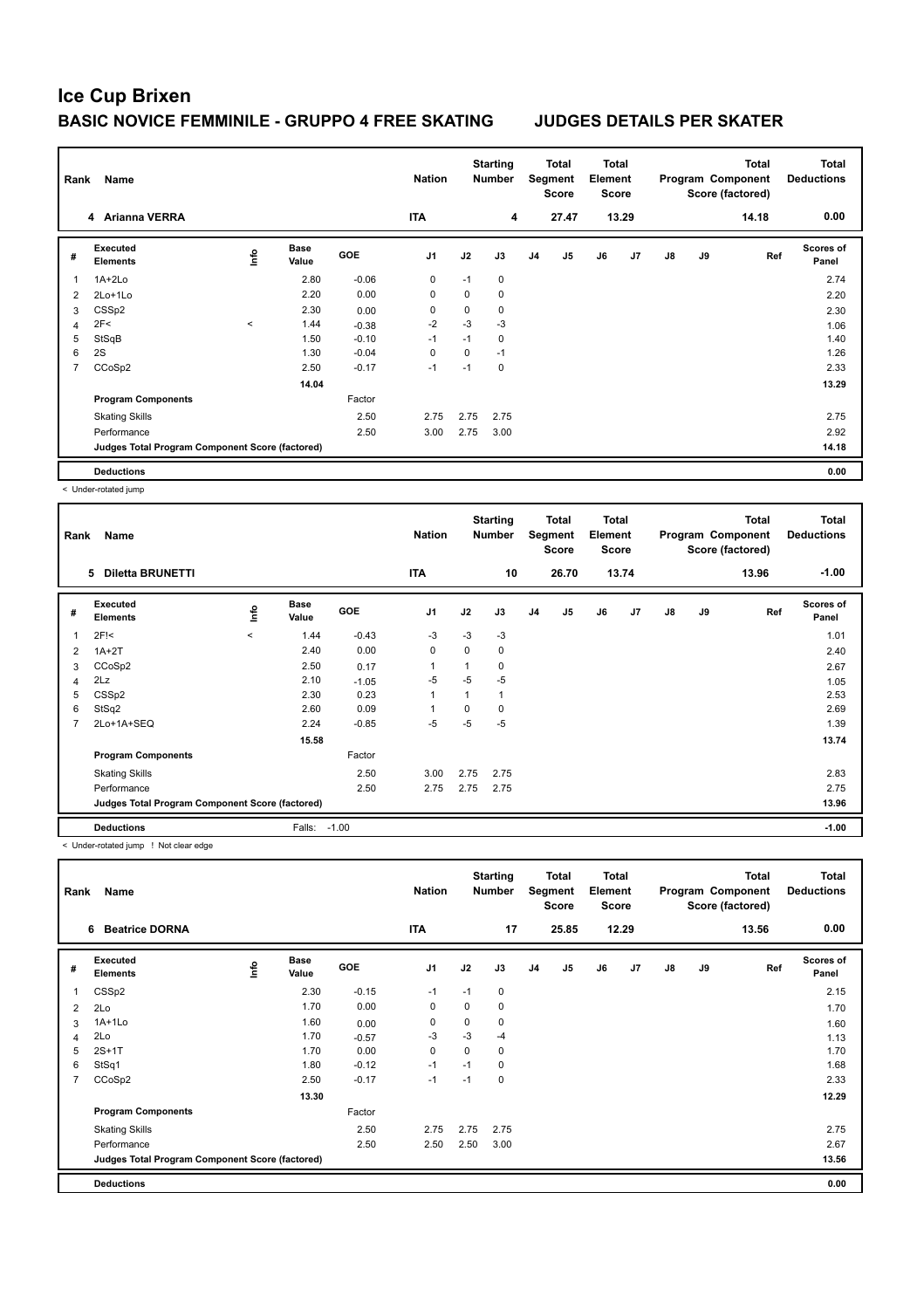|                | Rank<br>Name<br>7 Lara CARRITO                  |         |                      |            | <b>Nation</b>  |      | <b>Starting</b><br><b>Number</b> |                | Total<br>Segment<br><b>Score</b> | Total<br>Element<br>Score |       |               |    | <b>Total</b><br>Program Component<br>Score (factored) | <b>Total</b><br><b>Deductions</b> |
|----------------|-------------------------------------------------|---------|----------------------|------------|----------------|------|----------------------------------|----------------|----------------------------------|---------------------------|-------|---------------|----|-------------------------------------------------------|-----------------------------------|
|                |                                                 |         |                      |            | <b>ITA</b>     |      | 14                               |                | 24.39                            |                           | 11.69 |               |    | 12.70                                                 | 0.00                              |
| #              | Executed<br><b>Elements</b>                     | ١nfo    | <b>Base</b><br>Value | <b>GOE</b> | J <sub>1</sub> | J2   | J3                               | J <sub>4</sub> | J <sub>5</sub>                   | J6                        | J7    | $\mathsf{J}8$ | J9 | Ref                                                   | <b>Scores of</b><br>Panel         |
| $\overline{1}$ | $2F$ !<                                         | $\prec$ | 1.44                 | $-0.34$    | $-2$           | $-2$ | $-3$                             |                |                                  |                           |       |               |    |                                                       | 1.10                              |
| 2              | 2S+1A+SEQ                                       |         | 1.92                 | $-0.22$    | $-1$           | $-2$ | $-2$                             |                |                                  |                           |       |               |    |                                                       | 1.70                              |
| 3              | $2Lo+2T<$                                       | $\,<$   | 2.74                 | $-0.40$    | $-2$           | $-2$ | $-3$                             |                |                                  |                           |       |               |    |                                                       | 2.34                              |
| 4              | 2S                                              |         | 1.30                 | $-0.04$    | 0              | 0    | $-1$                             |                |                                  |                           |       |               |    |                                                       | 1.26                              |
| 5              | SSp2                                            |         | 1.60                 | $-0.16$    | $-1$           | $-1$ | $-1$                             |                |                                  |                           |       |               |    |                                                       | 1.44                              |
| 6              | StSq1                                           |         | 1.80                 | $-0.12$    | $-1$           | 0    | $-1$                             |                |                                  |                           |       |               |    |                                                       | 1.68                              |
| 7              | CCoSp2                                          |         | 2.50                 | $-0.33$    | $-2$           | $-1$ | $-1$                             |                |                                  |                           |       |               |    |                                                       | 2.17                              |
|                |                                                 |         | 13.30                |            |                |      |                                  |                |                                  |                           |       |               |    |                                                       | 11.69                             |
|                | <b>Program Components</b>                       |         |                      | Factor     |                |      |                                  |                |                                  |                           |       |               |    |                                                       |                                   |
|                | <b>Skating Skills</b>                           |         |                      | 2.50       | 2.50           | 2.50 | 2.50                             |                |                                  |                           |       |               |    |                                                       | 2.50                              |
|                | Performance                                     |         |                      | 2.50       | 2.50           | 2.75 | 2.50                             |                |                                  |                           |       |               |    |                                                       | 2.58                              |
|                | Judges Total Program Component Score (factored) |         |                      |            |                |      |                                  |                |                                  |                           |       |               |    |                                                       | 12.70                             |
|                | <b>Deductions</b>                               |         |                      |            |                |      |                                  |                |                                  |                           |       |               |    |                                                       | 0.00                              |

< Under-rotated jump ! Not clear edge

| Rank           | Name                                            |                |                      |            | <b>Nation</b>  |      | <b>Starting</b><br><b>Number</b> |    | Total<br>Segment<br><b>Score</b> | Total<br>Element<br><b>Score</b> |       |               |    | <b>Total</b><br>Program Component<br>Score (factored) | <b>Total</b><br><b>Deductions</b> |
|----------------|-------------------------------------------------|----------------|----------------------|------------|----------------|------|----------------------------------|----|----------------------------------|----------------------------------|-------|---------------|----|-------------------------------------------------------|-----------------------------------|
|                | 8 Aurora ARA                                    |                |                      |            | <b>ITA</b>     |      | 12                               |    | 24.31                            |                                  | 11.81 |               |    | 12.50                                                 | 0.00                              |
| #              | Executed<br><b>Elements</b>                     | $\frac{6}{10}$ | <b>Base</b><br>Value | <b>GOE</b> | J <sub>1</sub> | J2   | J3                               | J4 | J <sub>5</sub>                   | J6                               | J7    | $\mathsf{J}8$ | J9 | Ref                                                   | <b>Scores of</b><br>Panel         |
| $\mathbf{1}$   | 1A                                              |                | 1.10                 | $-0.29$    | $-2$           | $-3$ | $-3$                             |    |                                  |                                  |       |               |    |                                                       | 0.81                              |
| $\overline{2}$ | 2Lz                                             |                | 2.10                 | $-0.07$    | $\mathbf 0$    | 0    | $-1$                             |    |                                  |                                  |       |               |    |                                                       | 2.03                              |
| 3              | CCoSp2                                          |                | 2.50                 | $-0.25$    | 0              | $-2$ | $-1$                             |    |                                  |                                  |       |               |    |                                                       | 2.25                              |
| 4              | 2F                                              |                | 1.80                 | $-0.24$    | $-1$           | $-1$ | $-2$                             |    |                                  |                                  |       |               |    |                                                       | 1.56                              |
| 5              | StSq1                                           |                | 1.80                 | $-0.24$    | $-1$           | $-1$ | $-2$                             |    |                                  |                                  |       |               |    |                                                       | 1.56                              |
| 6              | $2S+1T$                                         |                | 1.70                 | $-0.17$    | $-1$           | $-1$ | $-2$                             |    |                                  |                                  |       |               |    |                                                       | 1.53                              |
| 7              | CSSp2                                           |                | 2.30                 | $-0.23$    | $-1$           | $-2$ | 0                                |    |                                  |                                  |       |               |    |                                                       | 2.07                              |
|                |                                                 |                | 13.30                |            |                |      |                                  |    |                                  |                                  |       |               |    |                                                       | 11.81                             |
|                | <b>Program Components</b>                       |                |                      | Factor     |                |      |                                  |    |                                  |                                  |       |               |    |                                                       |                                   |
|                | <b>Skating Skills</b>                           |                |                      | 2.50       | 2.75           | 2.75 | 2.25                             |    |                                  |                                  |       |               |    |                                                       | 2.58                              |
|                | Performance                                     |                |                      | 2.50       | 2.25           | 2.50 | 2.50                             |    |                                  |                                  |       |               |    |                                                       | 2.42                              |
|                | Judges Total Program Component Score (factored) |                |                      |            |                |      |                                  |    |                                  |                                  |       |               |    |                                                       | 12.50                             |
|                | <b>Deductions</b>                               |                |                      |            |                |      |                                  |    |                                  |                                  |       |               |    |                                                       | 0.00                              |

**Total Deductions Total Program Component Score (factored) Total Element Score Total Segment Score Starting Rank Name Nation Number # Executed Elements Base Value GOE J1 J2 J3 J4 J5 J6 J7 J8 J9 Scores of Panel** 1 1.60 0.00 0 0 0 **Ref**  1A+1Lo 1.60 **Info 9 Valentina ARA ITA 8 23.40 10.90 12.50 0.00** 2 2Lo 1.70 -0.06 0 0 -1 1.64 3 CCoSp2 2.50 0.17 1 0 1 2.67 4 StSqB 1.50 -0.25 -2 -2 -1 1.25 5 2S 1.30 0.00 0 0 0 1.30 6 1A+1A\*+SEQ \* 0.88 0.00 0 0 0 0.88 7 CSSp2V 1.73 -0.17 -1 -1 -1 1.56 **11.21 10.90 Program Components**  Skating Skills 2.50 2.50 2.50 2.50 2.50 Factor Performance 2.50 2.50 2.50 2.50 2.50 **Deductions 0.00 Judges Total Program Component Score (factored) 12.50**

\* Invalid element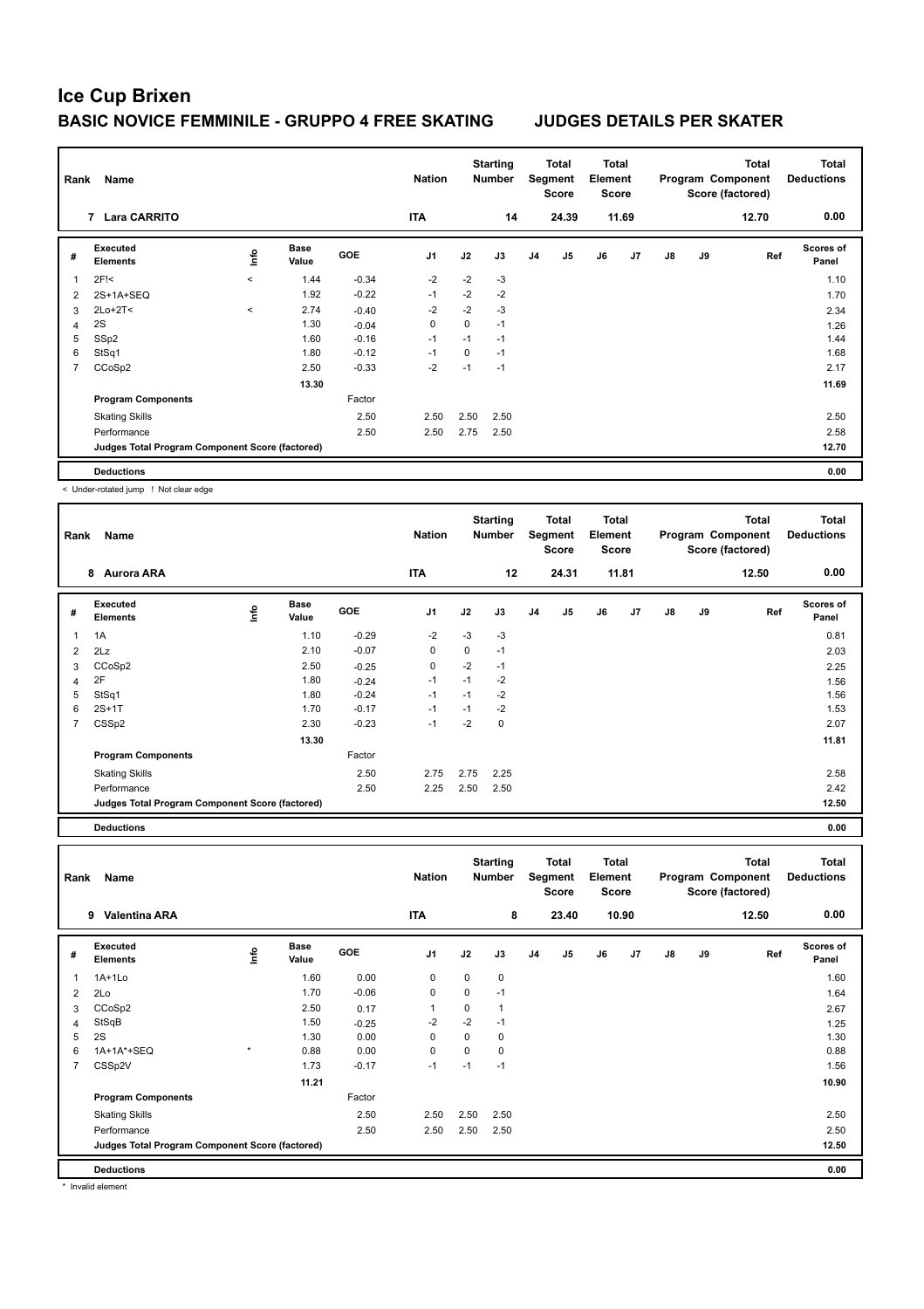| Rank           | <b>Name</b>                                     |    | <b>Nation</b>        |            | <b>Starting</b><br><b>Number</b> |             | Total<br>Segment<br><b>Score</b> | <b>Total</b><br>Element<br><b>Score</b> |       |    |      | <b>Total</b><br>Program Component<br>Score (factored) | <b>Total</b><br><b>Deductions</b> |       |                           |
|----------------|-------------------------------------------------|----|----------------------|------------|----------------------------------|-------------|----------------------------------|-----------------------------------------|-------|----|------|-------------------------------------------------------|-----------------------------------|-------|---------------------------|
|                | Kelly Camila VILLAVICENCIO CARRION<br>10        |    |                      |            | <b>ITA</b>                       |             | $\overline{2}$                   |                                         | 22.27 |    | 9.64 |                                                       |                                   | 13.13 | $-0.50$                   |
| #              | Executed<br><b>Elements</b>                     | ۴  | <b>Base</b><br>Value | <b>GOE</b> | J <sub>1</sub>                   | J2          | J3                               | J <sub>4</sub>                          | J5    | J6 | J7   | J8                                                    | J9                                | Ref   | <b>Scores of</b><br>Panel |
| 1              | CSSp2                                           |    | 2.30                 | 0.08       | $\mathbf 0$                      | $\mathbf 0$ | $\mathbf{1}$                     |                                         |       |    |      |                                                       |                                   |       | 2.38                      |
| $\overline{2}$ | 2S                                              |    | 1.30                 | $-0.26$    | $-2$                             | $-2$        | $-2$                             |                                         |       |    |      |                                                       |                                   |       | 1.04                      |
| 3              | 1A<<                                            | << | 0.00                 | 0.00       |                                  |             |                                  |                                         |       |    |      |                                                       |                                   |       | 0.00                      |
| $\overline{4}$ | 2S                                              |    | 1.30                 | $-0.04$    | 0                                | 0           | $-1$                             |                                         |       |    |      |                                                       |                                   |       | 1.26                      |
| 5              | $1A+T$                                          |    | 1.10                 | $-0.07$    | $\Omega$                         | $\Omega$    | $-2$                             |                                         |       |    |      |                                                       |                                   |       | 1.03                      |
| 6              | StSqB                                           |    | 1.50                 | $-0.15$    | $-1$                             | $-1$        | $-1$                             |                                         |       |    |      |                                                       |                                   |       | 1.35                      |
| $\overline{7}$ | CCoSp2                                          |    | 2.50                 | 0.08       | $\mathbf 0$                      | 1           | 0                                |                                         |       |    |      |                                                       |                                   |       | 2.58                      |
|                |                                                 |    | 10.00                |            |                                  |             |                                  |                                         |       |    |      |                                                       |                                   |       | 9.64                      |
|                | <b>Program Components</b>                       |    |                      | Factor     |                                  |             |                                  |                                         |       |    |      |                                                       |                                   |       |                           |
|                | <b>Skating Skills</b>                           |    |                      | 2.50       | 2.75                             | 2.50        | 2.50                             |                                         |       |    |      |                                                       |                                   |       | 2.58                      |
|                | Performance                                     |    |                      | 2.50       | 2.75                             | 2.50        | 2.75                             |                                         |       |    |      |                                                       |                                   |       | 2.67                      |
|                | Judges Total Program Component Score (factored) |    |                      |            |                                  |             |                                  |                                         |       |    |      |                                                       |                                   |       | 13.13                     |
|                | <b>Deductions</b>                               |    | Falls:               | $-0.50$    |                                  |             |                                  |                                         |       |    |      |                                                       |                                   |       | $-0.50$                   |

<< Downgraded jump

| Rank | Name                                            |   |                      |            | <b>Nation</b>  |      | <b>Starting</b><br>Number |    | Total<br>Segment<br><b>Score</b> | Total<br>Element<br><b>Score</b> |       |               |    | Total<br>Program Component<br>Score (factored) | <b>Total</b><br><b>Deductions</b> |
|------|-------------------------------------------------|---|----------------------|------------|----------------|------|---------------------------|----|----------------------------------|----------------------------------|-------|---------------|----|------------------------------------------------|-----------------------------------|
|      | <b>Karin GHEDINA</b><br>11                      |   |                      |            | <b>ITA</b>     |      | 15                        |    | 21.97                            |                                  | 10.51 |               |    | 11.46                                          | 0.00                              |
| #    | Executed<br><b>Elements</b>                     | 울 | <b>Base</b><br>Value | <b>GOE</b> | J <sub>1</sub> | J2   | J3                        | J4 | J <sub>5</sub>                   | J6                               | J7    | $\mathsf{J}8$ | J9 | Ref                                            | <b>Scores of</b><br>Panel         |
| 1    | 2S                                              |   | 1.30                 | $-0.04$    | 0              | 0    | $-1$                      |    |                                  |                                  |       |               |    |                                                | 1.26                              |
| 2    | CCoSp2                                          |   | 2.50                 | $-0.42$    | $-2$           | $-1$ | $-2$                      |    |                                  |                                  |       |               |    |                                                | 2.08                              |
| 3    | StSq1                                           |   | 1.80                 | $-0.24$    | $-2$           | $-1$ | $-1$                      |    |                                  |                                  |       |               |    |                                                | 1.56                              |
| 4    | 1F+1A+SEQ                                       |   | 1.28                 | 0.00       | 0              | 0    | 0                         |    |                                  |                                  |       |               |    |                                                | 1.28                              |
| 5    | 2S                                              |   | 1.30                 | $-0.17$    | $-1$           | $-1$ | $-2$                      |    |                                  |                                  |       |               |    |                                                | 1.13                              |
| 6    | SSp2                                            |   | 1.60                 | 0.00       | 0              | 0    | 0                         |    |                                  |                                  |       |               |    |                                                | 1.60                              |
| 7    | $1A+1L0$                                        |   | 1.60                 | 0.00       | $\mathbf 0$    | 0    | 0                         |    |                                  |                                  |       |               |    |                                                | 1.60                              |
|      |                                                 |   | 11.38                |            |                |      |                           |    |                                  |                                  |       |               |    |                                                | 10.51                             |
|      | <b>Program Components</b>                       |   |                      | Factor     |                |      |                           |    |                                  |                                  |       |               |    |                                                |                                   |
|      | <b>Skating Skills</b>                           |   |                      | 2.50       | 2.25           | 2.25 | 2.25                      |    |                                  |                                  |       |               |    |                                                | 2.25                              |
|      | Performance                                     |   |                      | 2.50       | 2.25           | 2.25 | 2.50                      |    |                                  |                                  |       |               |    |                                                | 2.33                              |
|      | Judges Total Program Component Score (factored) |   |                      |            |                |      |                           |    |                                  |                                  |       |               |    |                                                | 11.46                             |
|      | <b>Deductions</b>                               |   |                      |            |                |      |                           |    |                                  |                                  |       |               |    |                                                | 0.00                              |

**Total Deductions Total Program Component Score (factored) Total Element Score Total Segment Score Starting Rank Name Nation Number # Executed Elements Base Value GOE J1 J2 J3 J4 J5 J6 J7 J8 J9 Scores of Panel** 1 1.30 -0.39 -3 -3 -3 **Ref**  2Sq q 0.91 **Info 12 Irene ANSELMO ITA 22 21.66 9.78 11.88 0.00** 2 1A+1Lo 1.60 -0.04 0 0 -1 1.56 3 SSp2 1.60 0.00 0 0 0 1.60 4 1A+1T 1.50 -0.04 0 -1 0 1.46  $5 \quad 2$ Sq  $\qquad \qquad$  q  $1.30 \quad -0.43$   $-4$   $-3$   $-3$ 6 StSqB 1.50 -0.20 -1 -2 -1 1.30 7 CCoSp2 2.50 -0.42 -2 -1 -2 2.08 **11.30 9.78 Program Components**  Skating Skills 2.25 2.50 2.25 2.50 2.33 Factor Performance 2.50 2.25 2.50 2.50 2.42 **Deductions 0.00 Judges Total Program Component Score (factored) 11.88**

q Jump landed on the quarter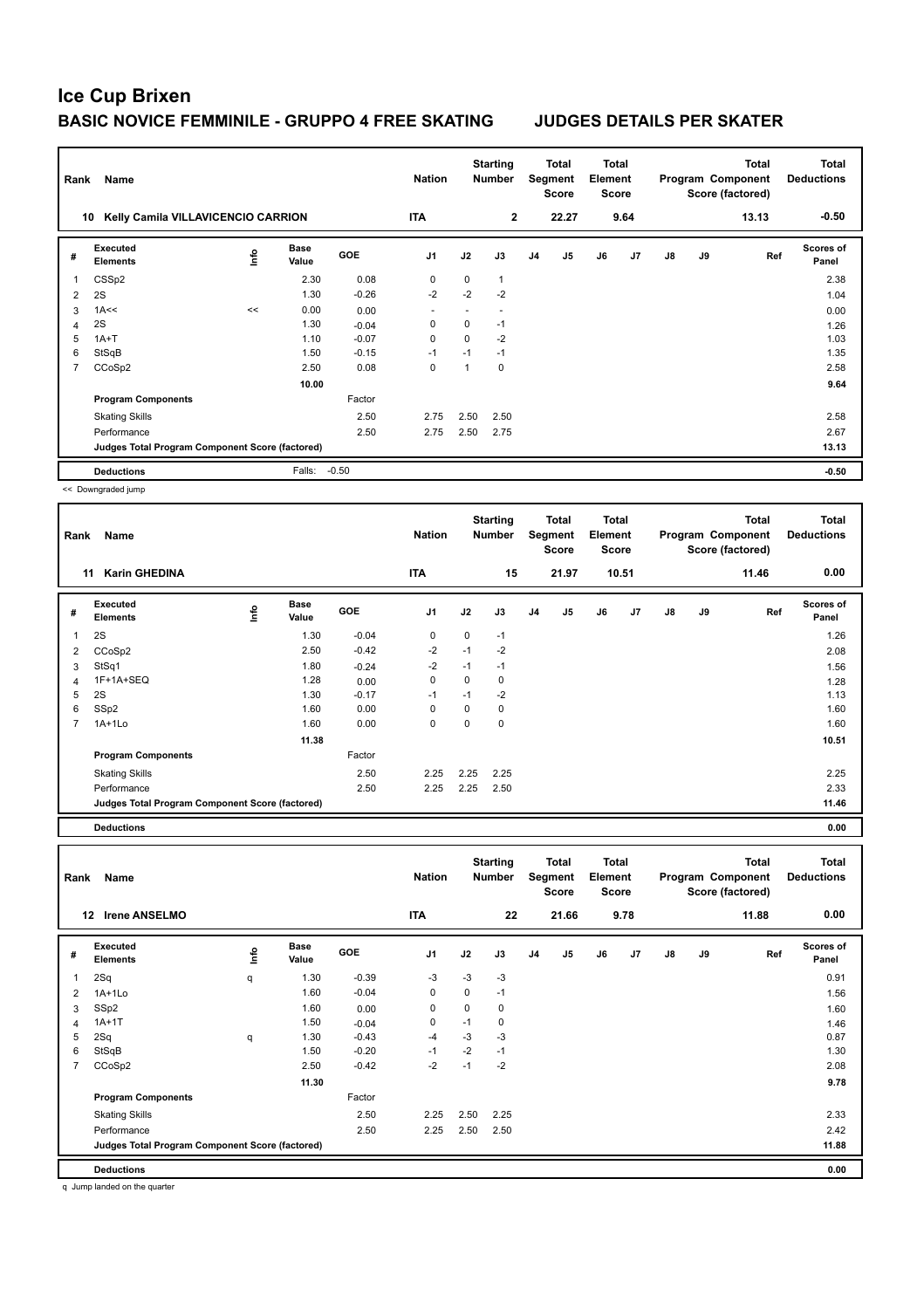|                | <b>Name</b><br>Rank<br><b>Chiara GHIRARDINI</b><br>13 |         |               |            | <b>Nation</b>  |             | <b>Starting</b><br><b>Number</b> |    | Total<br>Segment<br><b>Score</b> | <b>Total</b><br>Element<br><b>Score</b> |      |    |    | <b>Total</b><br>Program Component<br>Score (factored) | <b>Total</b><br><b>Deductions</b> |
|----------------|-------------------------------------------------------|---------|---------------|------------|----------------|-------------|----------------------------------|----|----------------------------------|-----------------------------------------|------|----|----|-------------------------------------------------------|-----------------------------------|
|                |                                                       |         |               |            | <b>ITA</b>     |             | 23                               |    | 21.57                            |                                         | 9.07 |    |    | 12.50                                                 | 0.00                              |
| #              | Executed<br><b>Elements</b>                           | lnfo    | Base<br>Value | <b>GOE</b> | J <sub>1</sub> | J2          | J3                               | J4 | J <sub>5</sub>                   | J6                                      | J7   | J8 | J9 | Ref                                                   | <b>Scores of</b><br>Panel         |
|                | $1A+2T<<$                                             | <<      | 1.50          | $-0.40$    | $-3$           | $-4$        | $-4$                             |    |                                  |                                         |      |    |    |                                                       | 1.10                              |
| $\overline{2}$ | $2$ Lze $<<$                                          | <<      | 0.48          | $-0.24$    | -5             | $-5$        | $-5$                             |    |                                  |                                         |      |    |    |                                                       | 0.24                              |
| 3              | CCoSp1                                                |         | 2.00          | 0.00       | $\mathbf 0$    | $\mathbf 0$ | 0                                |    |                                  |                                         |      |    |    |                                                       | 2.00                              |
| 4              | StSqB                                                 |         | 1.50          | $-0.05$    | 0              | 0           | $-1$                             |    |                                  |                                         |      |    |    |                                                       | 1.45                              |
| 5              | 2F<<+1A+SEQ                                           | <<      | 1.28          | $-0.37$    | -3             | $-3$        | -4                               |    |                                  |                                         |      |    |    |                                                       | 0.91                              |
| 6              | 2F<                                                   | $\prec$ | 1.44          | $-0.29$    | $-2$           | $-2$        | $-2$                             |    |                                  |                                         |      |    |    |                                                       | 1.15                              |
| $\overline{7}$ | CSSp2                                                 |         | 2.30          | $-0.08$    | 0              | 0           | $-1$                             |    |                                  |                                         |      |    |    |                                                       | 2.22                              |
|                |                                                       |         | 10.50         |            |                |             |                                  |    |                                  |                                         |      |    |    |                                                       | 9.07                              |
|                | <b>Program Components</b>                             |         |               | Factor     |                |             |                                  |    |                                  |                                         |      |    |    |                                                       |                                   |
|                | <b>Skating Skills</b>                                 |         |               | 2.50       | 2.50           | 2.50        | 2.25                             |    |                                  |                                         |      |    |    |                                                       | 2.42                              |
|                | Performance                                           |         |               | 2.50       | 2.75           | 2.75        | 2.25                             |    |                                  |                                         |      |    |    |                                                       | 2.58                              |
|                | Judges Total Program Component Score (factored)       |         |               |            |                |             |                                  |    |                                  |                                         |      |    |    |                                                       | 12.50                             |
|                | <b>Deductions</b>                                     |         |               |            |                |             |                                  |    |                                  |                                         |      |    |    |                                                       | 0.00                              |

< Under-rotated jump << Downgraded jump e Wrong edge

| Rank           | Name                                            |    | <b>Nation</b>        |            | <b>Starting</b><br><b>Number</b> |             | Total<br>Segment<br><b>Score</b> | Total<br>Element<br><b>Score</b> |                |    |      | <b>Total</b><br>Program Component<br>Score (factored) | <b>Total</b><br><b>Deductions</b> |       |                           |
|----------------|-------------------------------------------------|----|----------------------|------------|----------------------------------|-------------|----------------------------------|----------------------------------|----------------|----|------|-------------------------------------------------------|-----------------------------------|-------|---------------------------|
|                | <b>Giulia GRAIFF</b><br>14                      |    |                      |            | <b>ITA</b>                       |             | 11                               |                                  | 21.19          |    | 9.39 |                                                       |                                   | 12.30 | $-0.50$                   |
| #              | Executed<br><b>Elements</b>                     | ۴ů | <b>Base</b><br>Value | <b>GOE</b> | J <sub>1</sub>                   | J2          | J3                               | J <sub>4</sub>                   | J <sub>5</sub> | J6 | J7   | J8                                                    | J9                                | Ref   | <b>Scores of</b><br>Panel |
| 1              | 1Lz+1A+SEQ                                      |    | 1.36                 | 0.00       | 0                                | $\mathbf 0$ | 0                                |                                  |                |    |      |                                                       |                                   |       | 1.36                      |
| $\overline{2}$ | 2S                                              |    | 1.30                 | $-0.65$    | -5                               | $-5$        | $-5$                             |                                  |                |    |      |                                                       |                                   |       | 0.65                      |
| 3              | 2S                                              |    | 1.30                 | $-0.30$    | $-2$                             | $-2$        | $-3$                             |                                  |                |    |      |                                                       |                                   |       | 1.00                      |
| 4              | CCoSp1                                          |    | 2.00                 | $-0.07$    | 0                                | 0           | $-1$                             |                                  |                |    |      |                                                       |                                   |       | 1.93                      |
| 5              | $1A+1T$                                         |    | 1.50                 | 0.00       | 0                                | $\Omega$    | 0                                |                                  |                |    |      |                                                       |                                   |       | 1.50                      |
| 6              | SSp2                                            |    | 1.60                 | 0.00       | $\mathbf 0$                      | $\Omega$    | 0                                |                                  |                |    |      |                                                       |                                   |       | 1.60                      |
| 7              | StSqB                                           |    | 1.50                 | $-0.15$    | $-1$                             | $-1$        | $-1$                             |                                  |                |    |      |                                                       |                                   |       | 1.35                      |
|                |                                                 |    | 10.56                |            |                                  |             |                                  |                                  |                |    |      |                                                       |                                   |       | 9.39                      |
|                | <b>Program Components</b>                       |    |                      | Factor     |                                  |             |                                  |                                  |                |    |      |                                                       |                                   |       |                           |
|                | <b>Skating Skills</b>                           |    |                      | 2.50       | 2.50                             | 2.50        | 2.50                             |                                  |                |    |      |                                                       |                                   |       | 2.50                      |
|                | Performance                                     |    |                      | 2.50       | 2.25                             | 2.50        | 2.50                             |                                  |                |    |      |                                                       |                                   |       | 2.42                      |
|                | Judges Total Program Component Score (factored) |    |                      |            |                                  |             |                                  |                                  |                |    |      |                                                       |                                   |       | 12.30                     |
|                | <b>Deductions</b>                               |    | Falls:               | $-0.50$    |                                  |             |                                  |                                  |                |    |      |                                                       |                                   |       | $-0.50$                   |

| Rank                     | Name                                            |      |                      |         | <b>Nation</b>  |                          | <b>Starting</b><br><b>Number</b> |                | <b>Total</b><br>Segment<br><b>Score</b> | <b>Total</b><br>Element<br><b>Score</b> |      |               |    | <b>Total</b><br>Program Component<br>Score (factored) | <b>Total</b><br><b>Deductions</b> |
|--------------------------|-------------------------------------------------|------|----------------------|---------|----------------|--------------------------|----------------------------------|----------------|-----------------------------------------|-----------------------------------------|------|---------------|----|-------------------------------------------------------|-----------------------------------|
|                          | <b>Elisa CAVALIERE</b><br>15                    |      |                      |         | <b>ITA</b>     |                          | 18                               |                | 20.46                                   |                                         | 8.46 |               |    | 12.50                                                 | $-0.50$                           |
| #                        | Executed<br><b>Elements</b>                     | lnfo | <b>Base</b><br>Value | GOE     | J <sub>1</sub> | J2                       | J3                               | J <sub>4</sub> | J <sub>5</sub>                          | J6                                      | J7   | $\mathsf{J}8$ | J9 | Ref                                                   | Scores of<br>Panel                |
| $\overline{\phantom{a}}$ | $2S+T$                                          |      | 1.30                 | $-0.39$ | $-3$           | $-3$                     | $-3$                             |                |                                         |                                         |      |               |    |                                                       | 0.91                              |
| $\overline{2}$           | CSSp                                            |      | 0.00                 | 0.00    | $\sim$         | $\overline{\phantom{a}}$ | $\overline{\phantom{a}}$         |                |                                         |                                         |      |               |    |                                                       | 0.00                              |
| 3                        | 1A+1Lo                                          |      | 1.60                 | 0.00    | 0              | 0                        | 0                                |                |                                         |                                         |      |               |    |                                                       | 1.60                              |
| 4                        | 2Loq                                            | q    | 1.70                 | $-0.85$ | $-5$           | $-5$                     | $-5$                             |                |                                         |                                         |      |               |    |                                                       | 0.85                              |
| 5                        | 2Lo                                             |      | 1.70                 | $-0.45$ | $-3$           | $-2$                     | $-3$                             |                |                                         |                                         |      |               |    |                                                       | 1.25                              |
| 6                        | StSqB                                           |      | 1.50                 | $-0.15$ | $-1$           | $-1$                     | $-1$                             |                |                                         |                                         |      |               |    |                                                       | 1.35                              |
| $\overline{7}$           | CCoSp2                                          |      | 2.50                 | 0.00    | 0              | 0                        | 0                                |                |                                         |                                         |      |               |    |                                                       | 2.50                              |
|                          |                                                 |      | 10.30                |         |                |                          |                                  |                |                                         |                                         |      |               |    |                                                       | 8.46                              |
|                          | <b>Program Components</b>                       |      |                      | Factor  |                |                          |                                  |                |                                         |                                         |      |               |    |                                                       |                                   |
|                          | <b>Skating Skills</b>                           |      |                      | 2.50    | 2.50           | 2.50                     | 2.50                             |                |                                         |                                         |      |               |    |                                                       | 2.50                              |
|                          | Performance                                     |      |                      | 2.50    | 2.50           | 2.50                     | 2.50                             |                |                                         |                                         |      |               |    |                                                       | 2.50                              |
|                          | Judges Total Program Component Score (factored) |      |                      |         |                |                          |                                  |                |                                         |                                         |      |               |    |                                                       | 12.50                             |
|                          | <b>Deductions</b>                               |      | Falls:               | $-0.50$ |                |                          |                                  |                |                                         |                                         |      |               |    |                                                       | $-0.50$                           |

q Jump landed on the quarter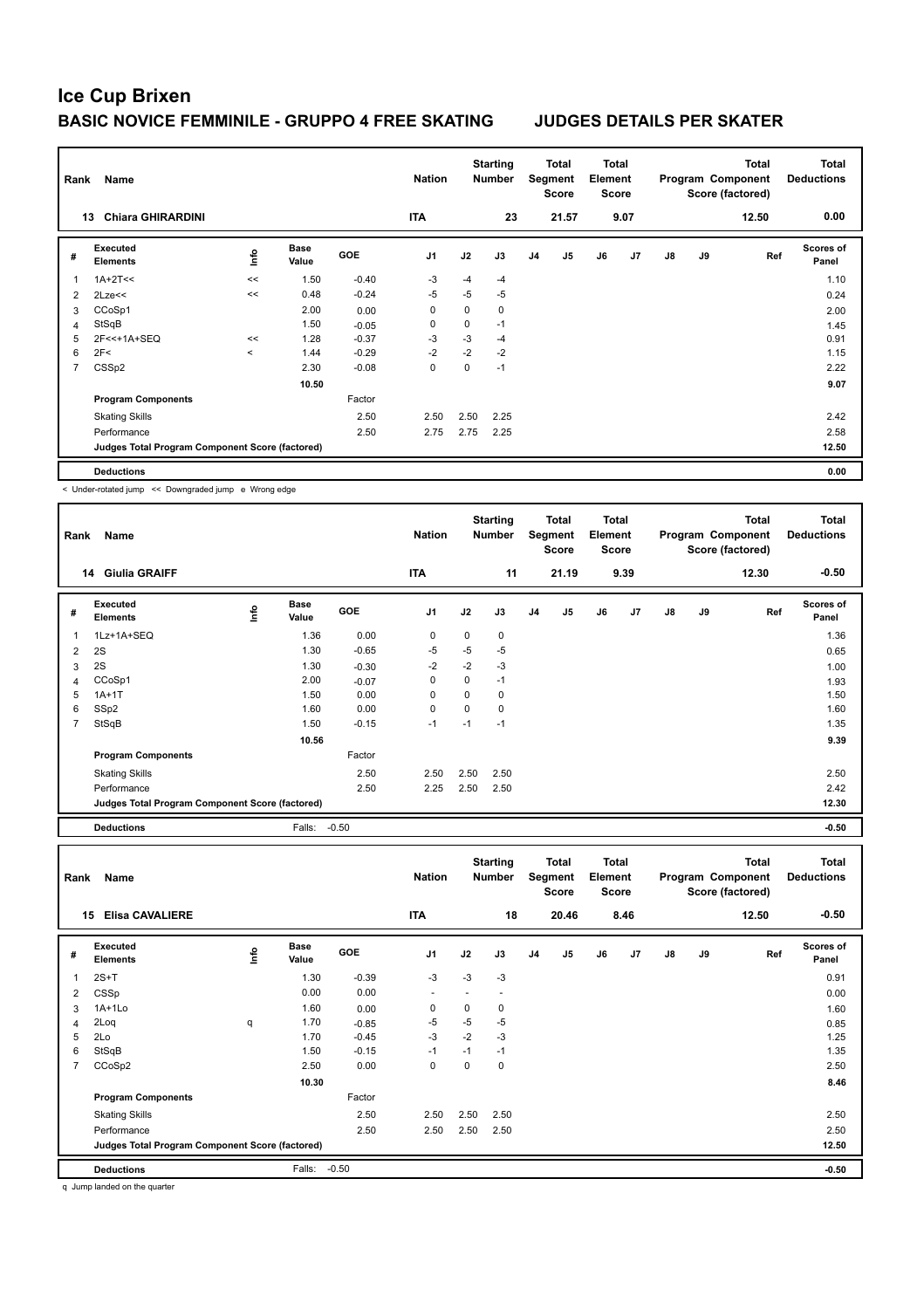| Rank                    | Name                                            |                                  |                      |            | <b>Nation</b>  |           | <b>Starting</b><br>Number |    | <b>Total</b><br>Segment<br><b>Score</b> | <b>Total</b><br>Element<br><b>Score</b> |      |    |    | Program Component<br>Score (factored) | <b>Total</b> | <b>Total</b><br><b>Deductions</b> |
|-------------------------|-------------------------------------------------|----------------------------------|----------------------|------------|----------------|-----------|---------------------------|----|-----------------------------------------|-----------------------------------------|------|----|----|---------------------------------------|--------------|-----------------------------------|
|                         | 16 Tamara VENTURI                               |                                  |                      |            | <b>ITA</b>     |           | 5                         |    | 20.06                                   |                                         | 8.90 |    |    | 11.66                                 |              | $-0.50$                           |
| #                       | Executed<br><b>Elements</b>                     | $\mathop{\mathsf{Int}}\nolimits$ | <b>Base</b><br>Value | <b>GOE</b> | J <sub>1</sub> | J2        | J3                        | J4 | J <sub>5</sub>                          | J6                                      | J7   | J8 | J9 |                                       | Ref          | <b>Scores of</b><br>Panel         |
| 1                       | 1Lz+1A+SEQ                                      |                                  | 1.36                 | $-0.55$    | $-5$           | $-5$      | $-5$                      |    |                                         |                                         |      |    |    |                                       |              | 0.81                              |
| $\overline{\mathbf{c}}$ | StSqB                                           |                                  | 1.50                 | $-0.15$    | $-1$           | $-1$      | $-1$                      |    |                                         |                                         |      |    |    |                                       |              | 1.35                              |
| 3                       | 2S                                              |                                  | 1.30                 | $-0.04$    | 0              | 0         | $-1$                      |    |                                         |                                         |      |    |    |                                       |              | 1.26                              |
| 4                       | CoSp1V                                          |                                  | 1.28                 | $-0.26$    | $-2$           | $-2$      | $-2$                      |    |                                         |                                         |      |    |    |                                       |              | 1.02                              |
| 5                       | 2S                                              |                                  | 1.30                 | $-0.04$    | 0              | 0         | $-1$                      |    |                                         |                                         |      |    |    |                                       |              | 1.26                              |
| 6                       | SSp2                                            |                                  | 1.60                 | 0.00       | 0              | 0         | $\mathbf 0$               |    |                                         |                                         |      |    |    |                                       |              | 1.60                              |
| $\overline{7}$          | $1A+1Lo$                                        |                                  | 1.60                 | 0.00       | 0              | 0         | $\mathbf 0$               |    |                                         |                                         |      |    |    |                                       |              | 1.60                              |
|                         |                                                 |                                  | 9.94                 |            |                |           |                           |    |                                         |                                         |      |    |    |                                       |              | 8.90                              |
|                         | <b>Program Components</b>                       |                                  |                      | Factor     |                |           |                           |    |                                         |                                         |      |    |    |                                       |              |                                   |
|                         | <b>Skating Skills</b>                           |                                  |                      | 2.50       | 2.25           | 2.25      | 2.50                      |    |                                         |                                         |      |    |    |                                       |              | 2.33                              |
|                         | Performance                                     |                                  |                      | 2.50       | 2.25           | 2.25      | 2.50                      |    |                                         |                                         |      |    |    |                                       |              | 2.33                              |
|                         | Judges Total Program Component Score (factored) |                                  |                      |            |                |           |                           |    |                                         |                                         |      |    |    |                                       |              | 11.66                             |
|                         | <b>Deductions</b>                               |                                  | Falls:               | $-0.50$    |                |           |                           |    |                                         |                                         |      |    |    |                                       |              | $-0.50$                           |
|                         |                                                 |                                  |                      |            |                |           |                           |    |                                         |                                         |      |    |    |                                       |              |                                   |
| Rank                    | Name                                            |                                  |                      |            | <b>Nation</b>  |           | <b>Starting</b><br>Number |    | <b>Total</b><br>Segment<br><b>Score</b> | <b>Total</b><br>Element<br>Score        |      |    |    | Program Component<br>Score (factored) | <b>Total</b> | <b>Total</b><br><b>Deductions</b> |
|                         | 17 Lara Sophie PIRCHER                          |                                  |                      |            | <b>ITA</b>     |           | 3                         |    | 19.42                                   |                                         | 9.24 |    |    | 11.68                                 |              | $-1.50$                           |
| #                       | <b>Executed</b><br><b>Elements</b>              | Info                             | <b>Base</b><br>Value | GOE        | J <sub>1</sub> | J2        | J3                        | J4 | J5                                      | J6                                      | J7   | J8 | J9 |                                       | Ref          | Scores of<br>Panel                |
| 1                       | $1A+2T2$                                        | $\overline{\phantom{a}}$         | 2.14                 | $-0.55$    | $-5$           | $-5$      | -5                        |    |                                         |                                         |      |    |    |                                       |              | 1.59                              |
| 2                       | 2S                                              |                                  | 1.30                 | $-0.17$    | $-1$           | $-1$      | $-2$                      |    |                                         |                                         |      |    |    |                                       |              | 1.13                              |
| 3                       | CoSp2V                                          |                                  | 1.50                 | $-0.35$    | $-3$           | $-2$      | $-2$                      |    |                                         |                                         |      |    |    |                                       |              | 1.15                              |
| 4                       | 2Sq                                             | q                                | 1.30                 | $-0.48$    | $-4$           | $-3$      | $-4$                      |    |                                         |                                         |      |    |    |                                       |              | 0.82                              |
| 5                       | StSqB                                           |                                  | 1.50                 | $-0.15$    | $-1$           | $-1$      | $-1$                      |    |                                         |                                         |      |    |    |                                       |              | 1.35                              |
| 6                       | 1A+1Lo                                          |                                  | 1.60                 | 0.00       | 0              | $\pmb{0}$ | $\mathbf 0$               |    |                                         |                                         |      |    |    |                                       |              | 1.60                              |
| $\overline{7}$          | SSp2                                            |                                  | 1.60                 | 0.00       | 0              | 0         | $\mathbf 0$               |    |                                         |                                         |      |    |    |                                       |              | 1.60                              |
|                         |                                                 |                                  | 10.94                |            |                |           |                           |    |                                         |                                         |      |    |    |                                       |              | 9.24                              |
|                         | <b>Program Components</b>                       |                                  |                      | Factor     |                |           |                           |    |                                         |                                         |      |    |    |                                       |              |                                   |
|                         | <b>Skating Skills</b>                           |                                  |                      | 2.50       | 2.50           | 2.50      | 2.25                      |    |                                         |                                         |      |    |    |                                       |              | 2.42                              |
|                         | Performance                                     |                                  |                      | 2.50       | 2.25           | 2.25      | 2.25                      |    |                                         |                                         |      |    |    |                                       |              | 2.25                              |
|                         | Judges Total Program Component Score (factored) |                                  |                      |            |                |           |                           |    |                                         |                                         |      |    |    |                                       |              | 11.68                             |

< Under-rotated jump q Jump landed on the quarter

| Rank           | <b>Name</b>                                     |             |                      |            | <b>Nation</b>  |      | <b>Starting</b><br><b>Number</b> |                | <b>Total</b><br>Segment<br>Score | <b>Total</b><br>Element<br><b>Score</b> |      |               |    | <b>Total</b><br>Program Component<br>Score (factored) | <b>Total</b><br><b>Deductions</b> |
|----------------|-------------------------------------------------|-------------|----------------------|------------|----------------|------|----------------------------------|----------------|----------------------------------|-----------------------------------------|------|---------------|----|-------------------------------------------------------|-----------------------------------|
|                | <b>Lisa OBEREGELSBACHER</b><br>18               |             |                      |            | <b>ITA</b>     |      | 21                               |                | 18.37                            |                                         | 8.47 |               |    | 10.40                                                 | $-0.50$                           |
| #              | <b>Executed</b><br><b>Elements</b>              | <b>Info</b> | <b>Base</b><br>Value | <b>GOE</b> | J <sub>1</sub> | J2   | J3                               | J <sub>4</sub> | J <sub>5</sub>                   | J6                                      | J7   | $\mathsf{J}8$ | J9 | Ref                                                   | <b>Scores of</b><br>Panel         |
| 1              | 2S<                                             | $\prec$     | 1.04                 | $-0.52$    | $-5$           | $-5$ | $-5$                             |                |                                  |                                         |      |               |    |                                                       | 0.52                              |
| $\overline{2}$ | $1A+1T$                                         |             | 1.50                 | $-0.15$    | $-2$           | $-1$ | $-1$                             |                |                                  |                                         |      |               |    |                                                       | 1.35                              |
| 3              | $1F+1Lo$                                        |             | 1.00                 | $-0.02$    | 0              | 0    | $-1$                             |                |                                  |                                         |      |               |    |                                                       | 0.98                              |
| 4              | CCoSp2                                          |             | 2.50                 | $-0.58$    | $-2$           | $-2$ | $-3$                             |                |                                  |                                         |      |               |    |                                                       | 1.92                              |
| 5              | 1A                                              |             | 1.10                 | $-0.15$    | $-1$           | $-1$ | $-2$                             |                |                                  |                                         |      |               |    |                                                       | 0.95                              |
| 6              | StSqB                                           |             | 1.50                 | $-0.30$    | $-2$           | $-2$ | $-2$                             |                |                                  |                                         |      |               |    |                                                       | 1.20                              |
| 7              | SSp2                                            |             | 1.60                 | $-0.05$    | $-1$           | 0    | $\mathbf 0$                      |                |                                  |                                         |      |               |    |                                                       | 1.55                              |
|                |                                                 |             | 10.24                |            |                |      |                                  |                |                                  |                                         |      |               |    |                                                       | 8.47                              |
|                | <b>Program Components</b>                       |             |                      | Factor     |                |      |                                  |                |                                  |                                         |      |               |    |                                                       |                                   |
|                | <b>Skating Skills</b>                           |             |                      | 2.50       | 2.25           | 2.25 | 1.75                             |                |                                  |                                         |      |               |    |                                                       | 2.08                              |
|                | Performance                                     |             |                      | 2.50       | 2.00           | 2.25 | 2.00                             |                |                                  |                                         |      |               |    |                                                       | 2.08                              |
|                | Judges Total Program Component Score (factored) |             |                      |            |                |      |                                  |                |                                  |                                         |      |               |    |                                                       | 10.40                             |
|                | <b>Deductions</b>                               |             | Falls:               | $-0.50$    |                |      |                                  |                |                                  |                                         |      |               |    |                                                       | $-0.50$                           |

< Under-rotated jump